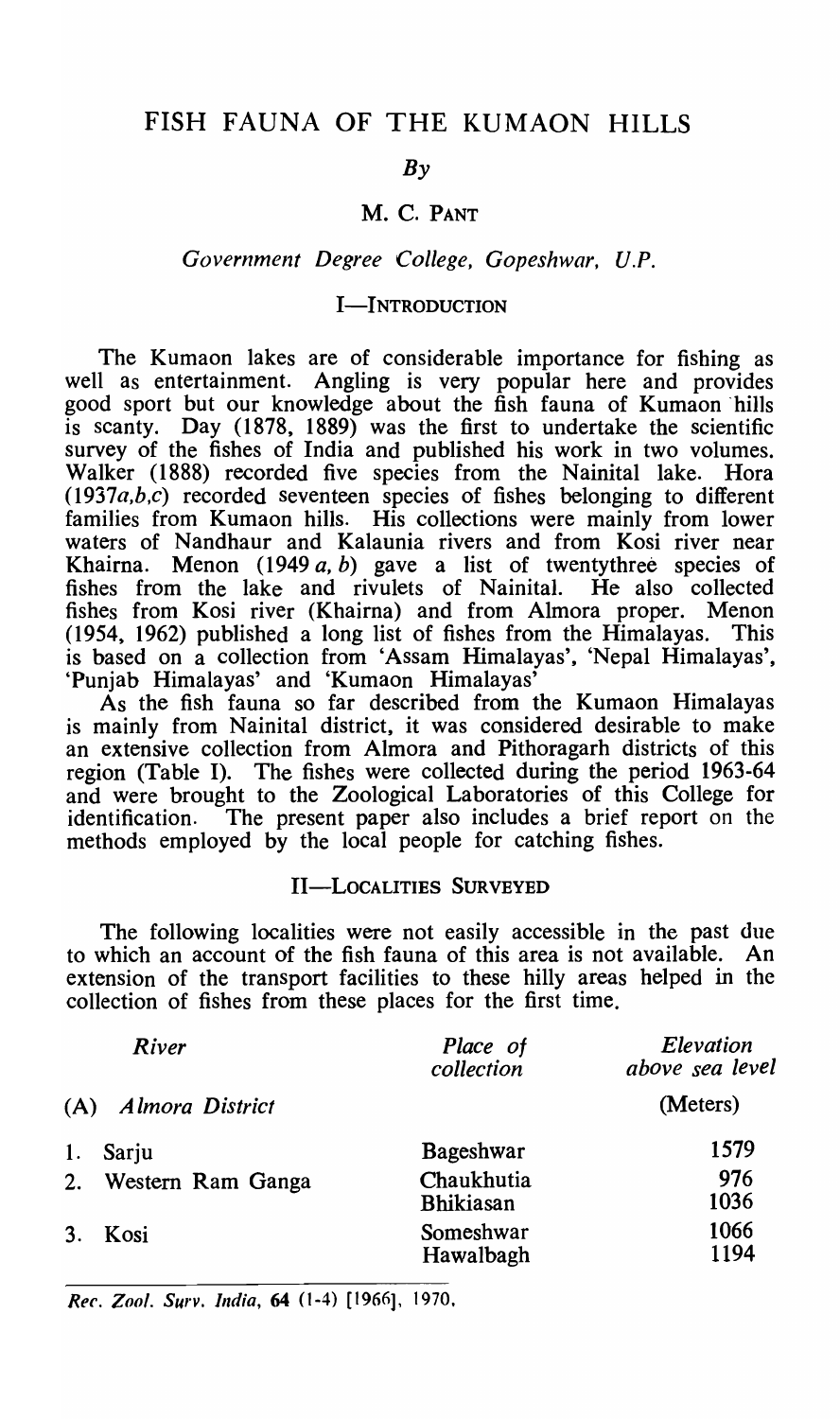86 *Records of the Zoological Survey of India* 

| 4.  | Garur Ganga                 | Garur (Baijnath) | 1080 |
|-----|-----------------------------|------------------|------|
| 5.  | Gomati                      | Bageshwar        | 1579 |
|     |                             | Garur (Baijnath) | 1080 |
| 6.  | Lohawati                    | Lohaghat         | 1679 |
| 7.  | Gagas                       | Gagas            | 975  |
| 8.  | Suyal                       | Almora           | 1584 |
| (B) | <b>Pithoragarh District</b> |                  |      |
| 1.  | Dhauli                      | Tawaghat         | 914  |
| 2.  | Kali                        | Dharchula        | 914  |
|     |                             | Balua Koat       | 1066 |
|     |                             | Jauljibi         | 890  |
| 3.  | Gori                        | Jauljibi         | 890  |
| 4.  | Eastern Ram Ganga           | Thal             | 1066 |
|     |                             | Gangolihat       | 1584 |
|     |                             | Rameshwar Ghat   | 1036 |
| 5.  | Charma Gar                  | Askote           | 1219 |
| 6.  | Small Ponds at              | Berinag          | 1554 |
|     |                             | Barechina        | 1993 |
|     |                             | Gangolihat       | 1584 |

# III - SYSTEMATIC LIST OF SPECIES

## Tor tor (Hamilton)

*1822. Cyprinus torHamilton,Fish Ganges,* pp. 305, 388. *(Type-locality:* Mahanada) *1959. Tor tor:* Misra, *Rec. Indian Mus.,* 57 (1-4), p. 150.

Local Name.--Mahaseer.

*Specimens examined.-15* specimens, from Almora and Pithoragarh districts, 200 mm. to 525 mm. in Standard length.

*Distribution.-Fresh* waters of East Punjab, U.P., Western and Eastern Himalayas, Nepal, Darjeeling, West Bengal and Assam. This is the first record from the Pithoragarh district.

## Tor putitora (Hamilton)

*1822. Cyprinus putitora* Hamilton, *Fish Ganges,* pp. 303, 388. *(Type-locality*  Eastern parts of Bengal).

*1959. Tor putitora:* Misra, *Rec. Indian Mus.,* 57 (1-4), p. 150.

*Local* Name.-Mahaseer.

*Specimens examined.-13* specimens, from Almora and Pithoragarh districts, 250 mm. to 500 mm. in Standard length.

*Distribution.-East* Punjab, Assam, Western and Eastern Himalayas, Darjeeling, Kumaon Himalayas, U.P. and West Bengal. This is the first record from the Pithoragarh district.

### Puntius cbilinoides (McClelland)

*1807. Barbus chi!inoides* McClelland, *Indian Cyprinidae,* pp. 271, 340.

*1962. Puntius chi!inoides* : Menon, J. *zoo!. Soc. India,* 14 (1-2), p. 26.

*Local* Name.-Kamchula.

*Specimens examined.-75* specimens, from Almora and Pithoragarh districts, 125 mm. to 225 mm· in Standard length.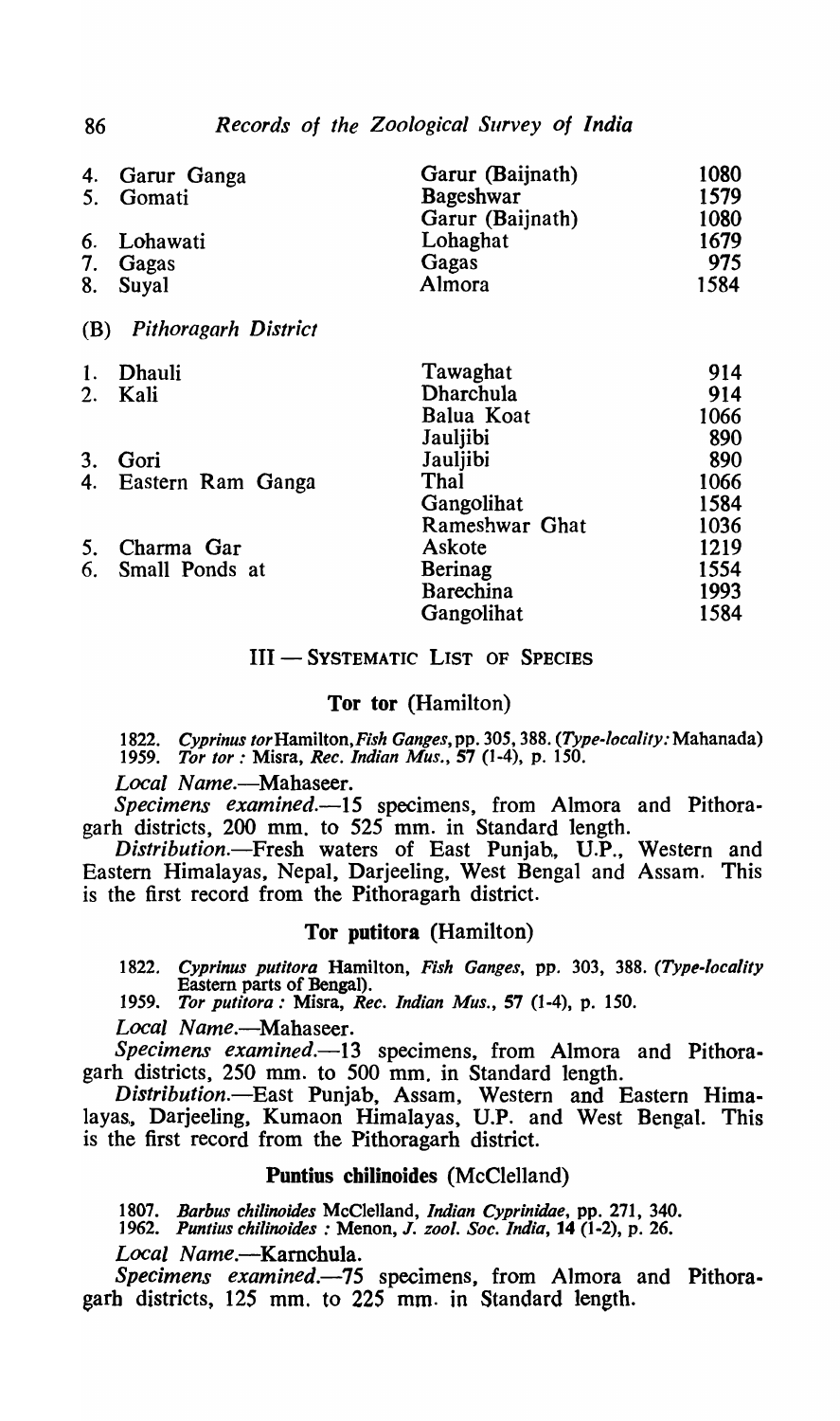*Distribution.-All* along the Himalayas, Darjeeling, *V.P.,* Kumaon Himalayas and Assam. This is the first record from the Pithoragarh district.

### Puntius ticto (Hamilton)

*1822. CYPl'illllS tieto* Hanlilton, *Fish Ganges,* p. 314.

*1959. PlllltillS ficlo* .0 Misra, *Ree. Indian Mus.,* 57 (1-4), p. 156.

*Local Name.-Dumrua.* 

*Specimens examined.-50* specimens, from Almora and Pithoragarh districts, 37 mm. to 80 mm. in Standard length.

*Distribution.-It* is reported from throughout India. This is the first record from Pithoragarh district.

## Puntius conchonius (Hamilton)

*1822. CYPl'inlls eonchonius* Hamilton, *Fish Ganges,* p. 317.

*1959. PUlltius conchonius* 00 Misra, *Ree. Indian Mus.,* 57 (1-4), p. 152.

*Local Name.-Dumrua.* 

*Specimens examined.-32* specimens, from Almora and Pithoragarh districts, 51 mm. to 102 mm. in Standard length.

*Distribution.-Freshwaters* of East Punjab, *V.P.,* Western and Eastern Himalayas, Bihar, West Bengal and Assam. This is the first record from Almora and Pithoragarh district.

## Puntius gelius (Hamilton)

*1822. Cyprinus gelius* Hamilton, *Fish Ganges,* pp. 320, 390.

1962. Puntius gelius: Menon, *J. zool. Soc. India*, **14** (1-2), p. 26.

*Local Name.-Dumrua.* 

*Specimens examined.-7* specimens from Almora district, 30 mm. to 75 mm. in Standard length.

*Distribution.*—Orissa, Bengal, and Assam.

## Crossocheilus latius latius (Hamilton)

*1822. Cyprinus Tatius* Hamilton, *Fish Ganges,* pp'. 345, 393.

*1959. Crossoeheilus latius Tatius* .' Misra, *Ree. Indian Mus.,* 57 (1-4), p. 169.

*Local Name.-Saknera.* 

*Specimens examined.-17* specimens, from Almora district, 115 mm. to 200 mm. in Standard length.

*Distribution.-Hill* streams, from plains to 1000 m., *V.P.,* Bihar and West Bengal. This is the first record from Almora district.

## Schizothorax plagiostomus (Heckel)

*1838. Schizothorax plagiostomus* Heckel, *Fische aus Cashmir,* p. 16.

*Specimens examined.-20* specimens, from Almora and Pithoragarh districts, 115 mm. to 300 mm. in Standard length.

*Distribution.-Afghanistan,* Kashmir and Bhutan. This is the first record from Pithoragarh district.

# Schizothorax sinuatus (Heckel)

*1838. Schizofhorax sinuatus* Heckel, *Fische ails Caschmir,* p. 21.

*Specimens examined.*-3 specimens from Almora and Pithoragarh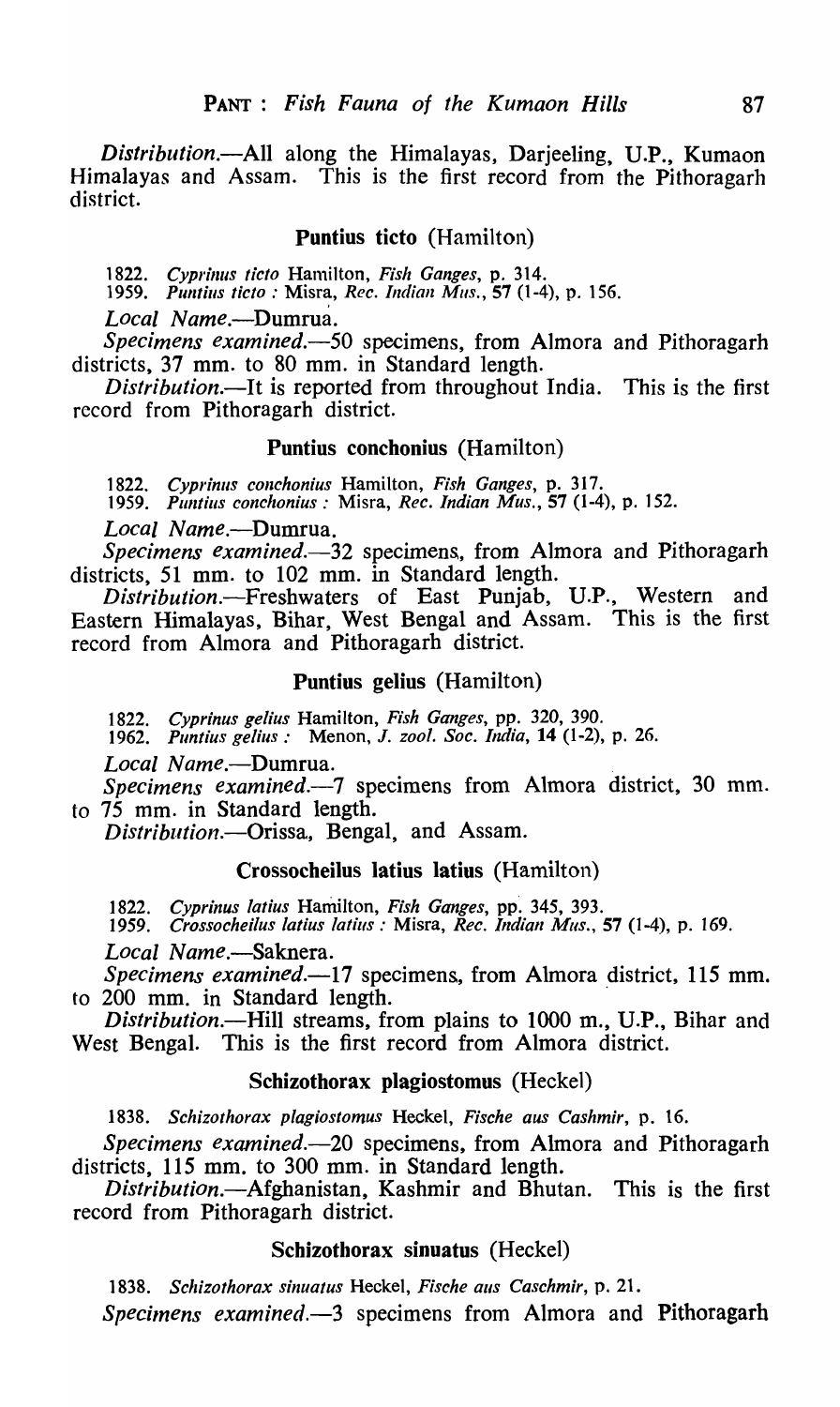### districts, 100 mm. to 225 mm. in standard length.

*Distribution.-Himalayan* rivers, but not extending in the plains to far from their bases. This is the first record from Pithoragarh.

# Schizothorax richardsoni (Gray & Hardwicke)

*1832. Cyprinus richardsoni* Gray & *Hardwicke,Illust. Ind. Zoology.* 

*1962. Schizothorax richardson;;* : Menon, J. *zool. Soc. India,* 14 (1-2), p. 27.

*Specimens examined.-15* specimens, from Almora and Pithoragarh districts, 125 mm. to 550 mm. in standard length.

*Distribution.-Sub-Himalayan* range, Darjeeling, Bhutan and Nepal. This is the first record from Pithoragarh district.

## Garra gotyla gotyla (Gray)

*1832. Cyprinlls gotyla* Gray, *Ill. Indian Zool.,* London, 1, p. 88, Figs. 3, *3a.* 

*1964. Garra gotyla gotyla:* Menon, *Mem. Indian Mus.,* 14, p. 233.

*Local Name.-Bhagnera.* 

*Specimens examined.-13* specimens, from Almora and Pithoragarh districts, 80 mm. to 225 mm. in standard length.

*Distribution.-Assam* all along the Himalayas, Chota Nagpur plateau and the Vindhya-Satpura mountains of the Peninsula. Extends to Burma and West Punjab in West Pakistan. This is the first record from the Almora and Pithoragarh districts.

## Garra lamta (Hamilton)

*1822. Cyprinus lamIa* Hamilton, *Fish Ganges,* pp. 343, 393.

*1962. Garra lamIa:* Menon, J. *zoo* I. *Soc. India,* 14 (1-2), p. 27.

*Local Name.-Bhagnera.* 

*Specimens examined.-5* specimens, from Almora and Pithoragarh district, from 60 mm. to 100 mm. in standard length.

*Distribution.-Throughout* India. This is the first record from Pithoragarh district.

## Labeo dero (Hamilton)

] 822. *Cyprinus dero* Hamilton, *Fish Ganges,* p. 277.

*1959. Labeo dero:* Misra, *Rec. Indian Mus.,* 57 (1-4), p. 161.

*Local Name.-Unera.* 

*Specimens examined.-15* specimens, from Almora and Pithoragarh districts, 175 mm. to 250 mm. in standard length.

*Distribution.-Assam,* Darjeeling, Western and Eastern Himalayas, East Punjab, D.P., and Kumaon Himalayas. This is the first record from Pithoragarh district.

# Labeo dyocbeilus (McClelland)

*1807. Cyprinus dyocheilus* McClelland, *Indian Cyprinidae,* p. 268.

*1962. Labeo dyocheilus:* Menon, J. *zool. Soc. India,* 14 (1-2), p. 27.

*Local Name.-Unera.* 

*Specimens examined.-3* specimens, from Almora district, 152 mm. to 200 mm. in standard length.

*Distribution.-All* along the Himalayas, U.P., (Dehra Dun) and Sind Hills,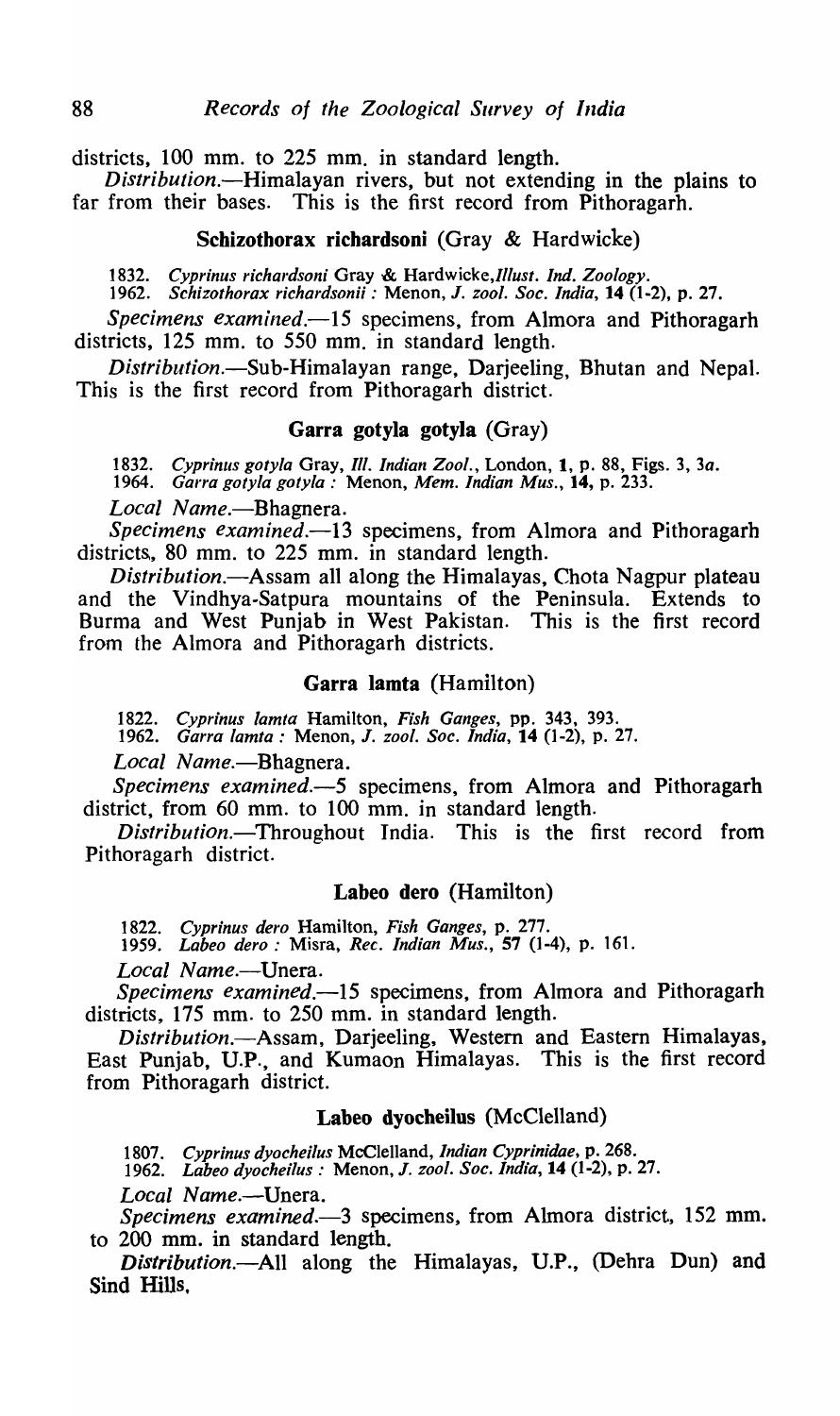### Barilius barna (Hamilton)

1827. *Cyprinus barna* Hamilton, *Fish Ganges*, pp. 268, 384.<br>1889. *Barilius barna: Day, Fauna Brit, India, Fish, 1, p. 1889. Barilius barna:* Day, *Fauna Brit. India,* Fish, 1, p. 592. Local Name.-Dhaur. *Specimerus examined.-7* specimens from Almora district, 75 mm.

to 135 mm. in standard length. *Distribution.--Assam,* Bengal, *V.P.,* and Orissa.

### Barilius bendelisis (Hamilton)

] 807. *Cyprinus bendelisis* Hamilton, *Journey Mysore,* 3, p. 345.

*1959. Barilills bendelisis:* Misra, *Ree. Indian Mus.,* 57 (1-4), p. 141.

*Local Name.-Dhaur.* 

*Specimens examined.-32* specimens from Almora and Pithoragarh districts, 75 mm. to 152 mm. in standard length.

*Distribution.-Assam,* Western and Eastern Himalayas, West Bengal, Simla, Punjab, *V.P.,* Bihar, Nilgiris and Palaghat. This is the first record from Pithoragarh district.

### Barilius vagra (Hamilton)

] 822. *Cyprinus vagra* Hamilton, *Fish Ganges,* pp. 269, 385.

*1889. Barilius vagra:* Day, *Fauna British India,* Fish, 1, p. 589.

*Local Name.-Dhaur.* 

*Specimens examined.-5* specimens, from Almora and Pithoragarh districts, 70 mm. to 125 mm. in standard length.

*Distribution.-Himalayan* and Sub-Himalayan Range, Sind Hills, Jumna and Ganges, Punjab and Assam. This is the first record from Pithoragarh district.

## Noemacheilus botia Hamilton

*1822. Noemacheilus botia* Hamilton, *Fish Ganges,* pp. 350, 358, 394 & 395.

*1959. Noemacheilus botia:* Misra, *Rec. Indian Mus.,* 57, (1-4), p. 18.

Local Name.-Gadera.

*Specimens examined.-22* specimens, from Almora and Pithoragarh districts, 60 mm. to 92 mm. in standard length.

*Distribution.-Assanl,* all along the Himalayas. This is the first record from the Pithoragarh district.

# Noemacheilus multifasciatus Day

*1889. Noemacheilus multi/asciatus* Day, *Fauna British India,* Fish, 1, p. 617.

*Local Name.-Gadera.* 

*Specimens examined.-7* specimens, from Almora and Pithoragarh districts, 50 mm. to 97 mm. in standard length.

*Distribution.*-Assam and Darjeeling. This is the first record from Almora and Pithoragarh district.

### Noemacheilus beavani Günther

*1831. Noemacheilus beavani* GUnther, *Cat. Fish British Mus.,* 7, p. 350.

*Local Name.-Gadera.* 

*Specimens examined.-32* specimens Almora and Pithoragarh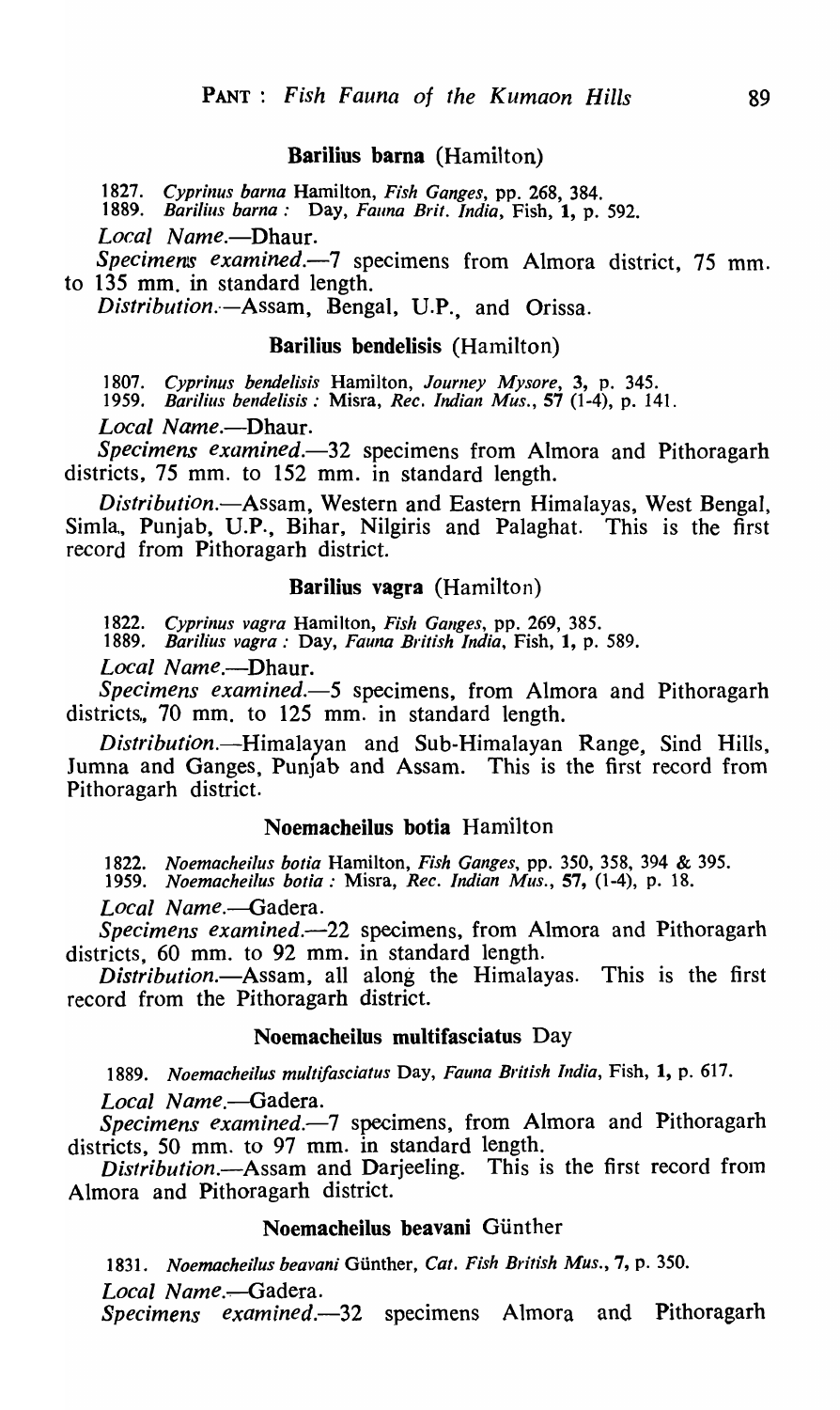districts, 50 mm. to 103 mm. in standard length.

*Dislriblltion.-Madras,* Mysore and Orissa. This is the first record from Pithoragarh district.

### Noemacheilus rupicola (McClelland)

1807. Schistura rupicola McClelland, J. Asiat. Soc., Beng., 7, Pl. 55 and *Indian C'vprinidae,* pp. 307, 441.

1889. Noemacheilus rupicola : Day, *Fauna British India*, Fish, 1, p. 616.

Local Name.-Gadera.

*Specimens examined.-17* specimens, from Almora and Pithoragarh districts, 75 mm. to 98 mm. in standard length.

*Distribution.-All* along the Himalayas, Tibet, at 16,000 ft. above the Sea level. This is the first record from Pithoragarh district.

## Noemacheilus rupicola inglisi Hora

*1938. Noemacheilus rupicola inglisi* Hora, J. *Roy. Asia!. Soc. Beng.,* 3, p. 27. *'Local Name.-Gadera.* 

*Specimens examined.-8* specimens, from Almora and Pithoragarh districts, 72 mm. to 90 mm. in standard length.

*Distribution.*—All along the Himalayas. This is the first record from Pithoragarh district.

#### Botia almorhae Day

*1889. Botia almorhae* Day, *Fauna British India,* Fish, 1, p. 607. Local Name.-Chittal.

*Specimens examined.-5* specimens, from Almora district, 105 mm. to 150 mm. in standard length.

*Distribution.-Kashmir,* Almora, and Khasi Hills.

# Homaloptera brucei Day

*1867. Homaloptera bruce;* Day, *Proc. zoo* I. *Soc. Lond.,* p. 348.

*Local Name.-Pathrua.* 

*Specimens examined.-7* specimens, from Almora district, 100 mm. to 130 mm. in standard length.

*Distribution.-Himalayas,* Darjeeling, Assam, Madras and Bhutan. This is the first record from Almora district.

### Glyptothorax pectinopterum McClelland

*1807. Glyptosternum pectinopterum* McClelland, *Cal.* J. *nat. Hist.,* 2, p. 587. *Local Name.-Kathrua.* 

*Specimens cxamined.-25* specimens, from Almora and Pithoragarh districts, 90 mm. to 200 mm. in standard length.

*Distribution.*—Western and Eastern Himalayas, Punjab, Simla and Dehra Dun. This is the first record from Pithoragarh district.

## Euchiloglanis hodgarti Hora

1952. Euchiloglanis hodgarti Hora & Silas, *Rec. Indian Mus.*, 49 (1), pp. 5-30.

*Local Name.*—Kathrua.<br>*Specimens examined.*—4 specimens, from Pithoragarh district,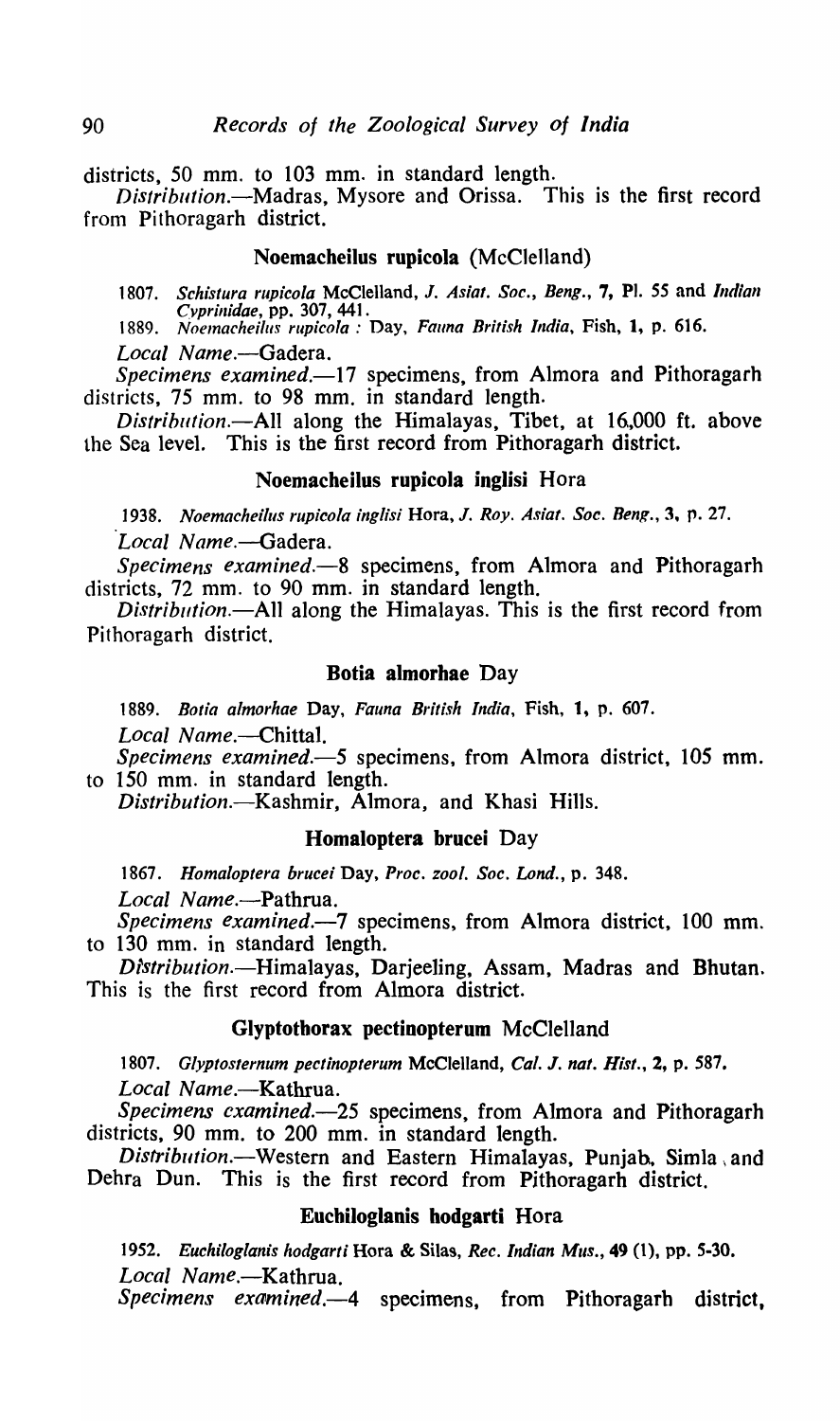75 mm. to 105 mm. in standard length.

*Distribution.-Western* and Eastern Himalayas, West Bengal, Kameng Frontier Division (NEFA). This is the first record from Pithoragarh district.

# Pseudecheneis sulcatus (McClelland)

1807. *Glyptosternum sulcatus* McClelland, *Cal.* J. *nat. Hist.,* p. 587.

*1964. Pseudecheneis sulcaius:* Jayaram & Majumdar, J. *Bombay nat. Hisl. Soc.,* 61 (2), p. 586.

*Local Name.-Kathrua.* 

*Specimens examined.-lOO* specimens, from Pithoragarh district, 100 mm. to 200 mm. in standard length.

*Distribution.-Western* Himalayas and Kameng Frontier Division (NEFA). This is the first record from Pithoragarh district.

### Channa gachua (Hamilton)

1822. *Ophiocephalus gachua* Hamilton, *Fish Ganges,* p. 68.

*1959. Channa gachua.·* Misra, *Rec. Indian Mus.,* 57 (1-4), p. 218.

*Local Name.-Shoyn.* 

*Specimens examined.-11* specimens, from Almora and Pithoragarh districts, 75 mm. to 153 mm. in standard length.

*Distribution.-Freshwaters* of East Punjab, Western and Eastern Himalayas, Assam, Orissa, Travancore, Madras, Bombay, Poona, This is the first record from Pithoragarh district.

### Mastocembelus armatus Lacépède

1800. Mastacembelus armatus Lacépède, Hist. Nat. Poiss, 2, p. 283.

*Local Name.-Bayan.* 

Specimens examined.-13 specimens, from Almora and Pithoragarh districts., 125 mm. to 885 mm. in standard length.

*Distribution.*--Fresh and brackish waters all over India. This is the first record from the Pithoragarh district.

## AmhJyceps mangois (Hamilton)

1822. *Pimelodus mangois* Hamilton, *Fish Ganges,* pp. 179, 379.

*1933. Amblyceps mango is* .' Hora, *Rec. Indian Mus.,* 35, pp. 617, 621.

*Local Name.-Nain.* 

*Specimens examined.*-5 specimens, from Almora district, 60 mm. to 105 mm. in standard length.

*Distribution.*-Kangar, W Himalayas, U.P., and Darjeeling. This is the first record from Almora district.

### IV-METHODS OF CATCHING FISHES

The following methods are commonly employed for catching fishes in different parts of Kumaon hills:

*(a) By bait and hooks.-This* is a simple method in which a long thread and a hook. or thorn is tied to a long bamboo stick. Various types of baits are used depending upon the species of the fish.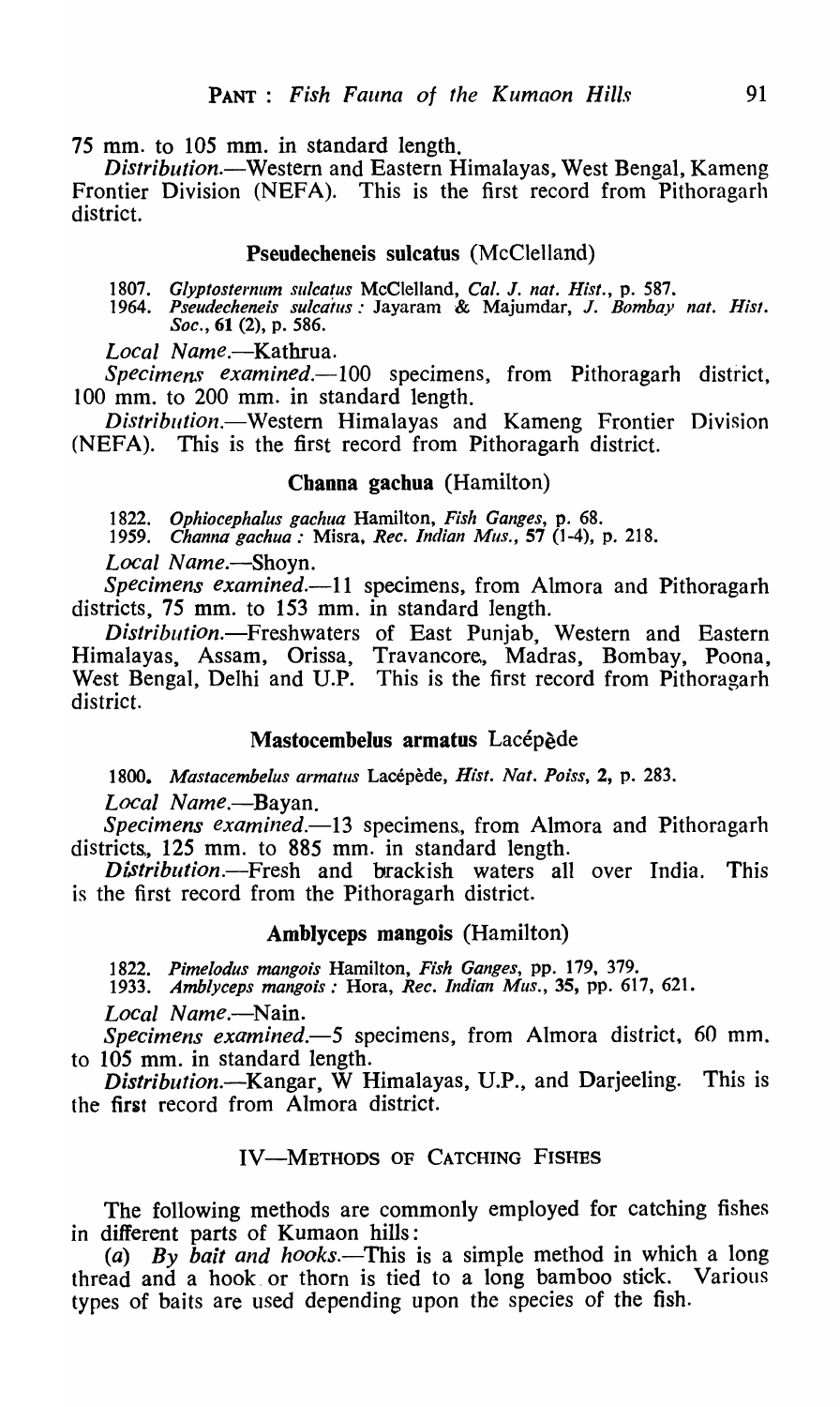*(b) By using hair of horse.-A* bait is not used in this method. A piece of lead about 6<sup>"</sup> to 8" in length is tied to a long thread which in turn is connected with a bamboo or a wooden stick. A number of hair with a loop at the end are tied perpendicularly to the long axis of the lead. Fishes, while swimming, get entangled inside the hair loop which gets tightened automatically.

(c) *Ghagharia net.-It* is a circular net used very commonly in all parts of the Kumaon hills and is made up of strings in the form of an umbrella. Lead weights or iron weights are tied round the net. The cord is held tightly by the hand while net is thrown into the water where it spreads and the fishes get trapped inside the net. The meshes of the net are made according to the size of the fish available in the area.

(d) *Bag net*.—It is a small rectangular net made up of strings and is called 'Phatyala' by the people. Its meshes are about 8 mm. wide and it is used for catching small fishes.

(e) *Dip net*.—A very small conical net prepared from strings or cloth, resembling an insect collecting net, is used for catching very small fishes or fry.

*(f) Kyar; net.-*This is a fixed type of net and is called 'Kyari' by local people. It is fairly big in size and is made of strings and ropes. Some lead weights are tied along its lower margin. The net is stretched in the river from one bank to another and is fixed by poles and stones. A sac-like 'Bhog' commonly present in the fixed nets used elsewhere, is absent in this case. The fisherman drifts down the fishes which are ultimately caught by the net. A large number of fishes can be coIIected by this method.

*(g) Gowda Trap.-This* method is a unique one and is probably restricted to the hilly areas. It is in the form of a conical basket made of bamboo sticks. The mouth of this, known as 'Bhog', is kept open by means of a circular bamboo stick. This is generally used in shallow waters, streams and tributaries and is fixed during the night at selected places where the water current is fast. Fishes during downward migration get entrapped inside the 'Gowda' and cannot escape.

*(h) By hand.-Some* hill stream fishes live under the stones in stagnant and shallow water. These are caught by hand specially during summer.

(I) *Dynamiting process.-In* this process explosives are used to cause terrific shock in the water. A large number of fishes come up on the surface and float with their bellies upwards. They are then collected easily. This is a cruel method and causes a great distur- 'bance in the water.

*(11 Damming Of the pools.-Small* streams or tributaries are drained into small side pools into which the fishes enter and are collected by hand.

# V-ACKNOWLEDGEMENTS

The author is grateful to Dr. A. G. K. Menon for help in the identification of some fishes of my collection. My thanks are also due to the C.S.I.R .. , New Delhi, for the award of a Research Fellowship. This work was carried out under the supervision of Dr. S. S. Khanna, Professor of Zoology., D.S.B. Government College, Nainital.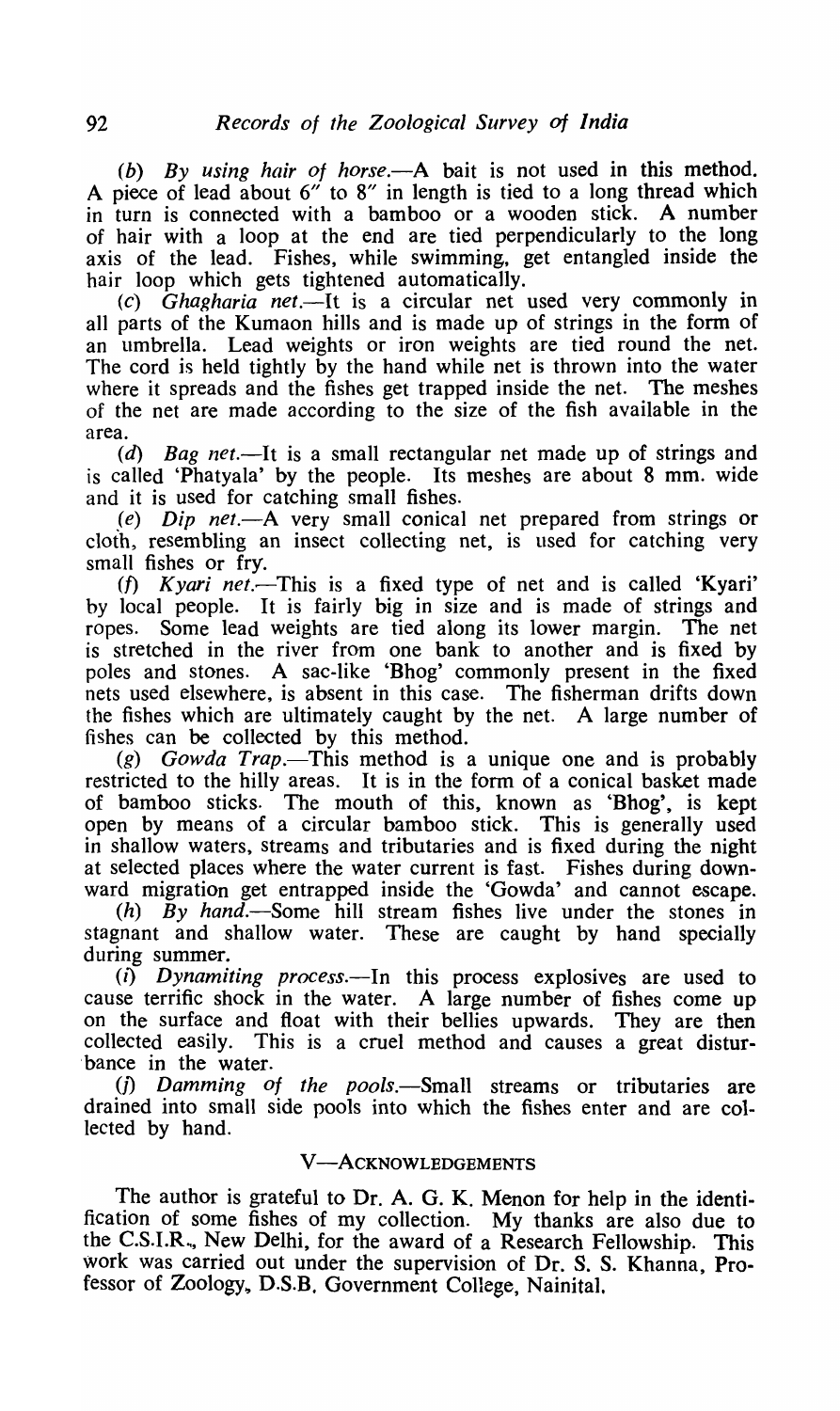# VI-SUMMARY

An extensive collection of fishes was made from Almora and Pithoragarh districts of the Kumaon hills during the year 1963-64. In all twenty-nine species from Almora district and twenty-three from Pithoragarh were collected and identified. The places visited for collection have been indicated. A brief account of the methods employed by the local people for catching fishes has been given.

# VII-REFERENCES

- DAY, F. 1878. *The Fishes of India.-London,* pp. xx+778, 198 pIs.
- DAY, F. 1889. The Fauna of British India including Ceylon and Burma. Fishes, Vol. I, pp. xviii + 548—London (Taylor and Francis).
- HORA, S. L. 1937a. Comparison of the Fish-fauna of Northern and Southern faces of the Great Himalayan Range.-Rec. Indian *Mus.,* Calcutta, 39 (3), pp. 241-250.
- HORA, S. L. 1937b. Distribution of Himalayan fishes and its bearing on certain palaeogeographical *problems.-Rec. Indian Mus.,*  Calcutta, 39 (3), pp. 251-259.
- HORA, S. L. 1937c. Notes on fishes in the Indian Museum. XXXIII. On a collection of Fish from Kumaon Himalayas.—Rec. *Indian Mus., Calcutta, 39 (4), pp. 338-341.*
- MENON, A. G. K. 1949a. Notes on fishes in the Indian Museum. XLIV Fishes of Kosi Himalayas, Nepal.-Rec. Indian Mus., Delhi, 47, pp. 231-235.
- MENON, A. G. K. 1949b. Fishes of Kumaon Himalayas.—J. Bombay *nat. Hist. Soc.,* Bombay, 48 (3), pp. 535-542.
- MENON, A. G. K. 1954. Fish geography of the Himalayas.--Proc. *nat. Inst. Sci. India,* New Delhi, 20 (4), pp. 467-493.
- MENON, A. G. K. 1962. A Distributional list of fishes of the Rimalayas.-J. *zool. Soc. India.,* Calcutta, 14 (1/2), pp. 23-32.
- \*W ALKER, W. 1888. Angling in Kumaon lakes.

 $*(Not\;\; consulted\;\; in\;\; original))$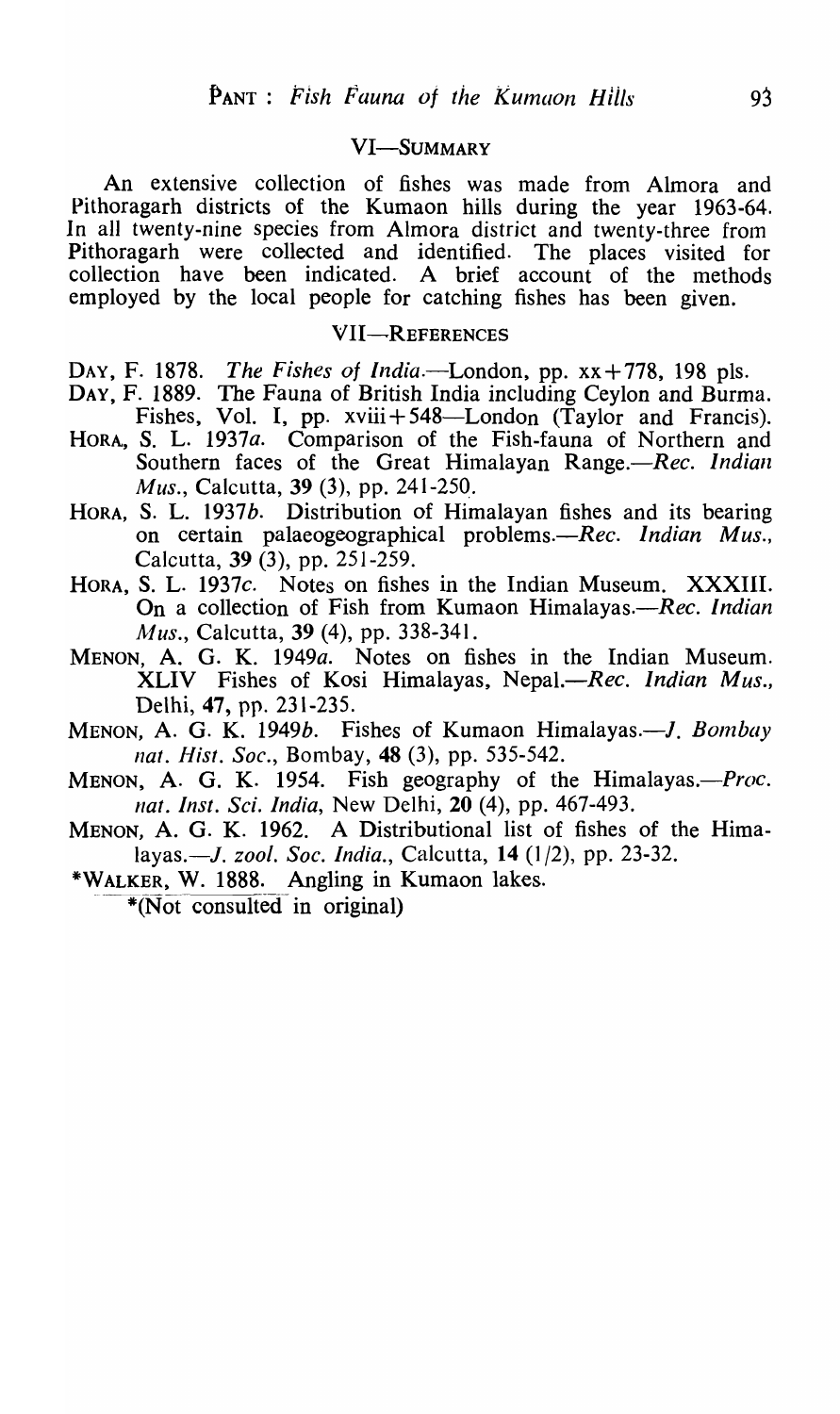| Sl. No. | <b>Species</b><br>Almora Dist. Rivers                                                                   |       |                            |      |                |        |          |                |               | Pithoragarh Dist. Rivers Range of distribution as known at present |      |                  |               |                |                                                                                                                                                           |
|---------|---------------------------------------------------------------------------------------------------------|-------|----------------------------|------|----------------|--------|----------|----------------|---------------|--------------------------------------------------------------------|------|------------------|---------------|----------------|-----------------------------------------------------------------------------------------------------------------------------------------------------------|
|         |                                                                                                         | Sarju | am<br>≃<br>West R<br>Ganga | Kosi | Garur<br>Ganga | Gomati | Lohawati | Gagas<br>Suyal | <b>Dhauli</b> | Kali                                                               | Gori | East Ra<br>Ganga | Charma<br>Gar | Small<br>ponds |                                                                                                                                                           |
|         | Order :<br><b>CYPRINIFORMES.</b><br>Division : CYPRINI.<br>Family: CYPRINIDAE.<br>1. Tor tor (Hamilton) |       |                            |      |                |        |          |                |               |                                                                    |      |                  |               |                | East Punjab, U.P., Western and Eastern<br>Himalayas, Nepal, West Bengal and                                                                               |
|         | 2. Tor putitora (Hamilton)                                                                              |       |                            |      |                |        |          |                |               |                                                                    |      |                  |               |                | Assam.<br>East Punjab, U.P., Assam, Western &<br>Himalayas,<br>Darjeeling,<br>Eastern                                                                     |
|         | 3. Puntius chilinoides (McClelland)                                                                     |       |                            |      |                |        |          |                |               |                                                                    |      |                  |               |                | Kumaon Himalayas, and West Bengal.<br>All along the Himalayas, Darjeeling,                                                                                |
|         | <i>Puntius ticto</i> (Hamilton)<br>5. Puntius conchonius (Hamilton)                                     |       |                            |      |                |        |          |                |               |                                                                    |      |                  |               | $+$            | U.P., Kumaon Himalayas and Assam.<br>It is reported from throughout India.<br>East Punjab, U.P., Western and Eastern<br>Himalayas, Bihar, West Bengal and |
|         | 6. <i>Puntius gelius</i> (Hamilton)<br>Crossocheilus latius latius (Hamilton)-                          |       |                            |      |                |        |          |                |               |                                                                    |      |                  |               |                | Assam.<br>Orissa, Bengal and Assam.<br>Hill streams, from plains to 2000', U.P.,                                                                          |
| 9.      | 8. Schizothorax plagiostomus (Heckel)<br><i>Schizothorax sinuatus</i> (Heckel)                          | ┿     |                            |      |                |        |          |                |               |                                                                    |      |                  |               |                | Bihar and West Bengal.<br>Afghanistan, Kashmir and Bhutan.<br>Himalayan rivers but not extending in                                                       |
|         | 10. Schizothorax richardsoni (Gray &<br>Hardw.)                                                         | ┿     |                            |      |                |        |          |                |               |                                                                    |      |                  |               |                | the plains to far from their bases.<br>Sub Himalayan range, Darjeeling,<br>Bhutan, and Nepal.                                                             |
|         | 11. Garra gotyla gotyla (Gray)                                                                          |       |                            |      |                |        |          |                |               |                                                                    |      |                  |               |                | Assam, all along the Himalayas, Chota                                                                                                                     |
|         |                                                                                                         |       |                            |      |                |        |          |                |               |                                                                    |      |                  |               |                | $\mathcal{C}$ ont $\mathcal{A}$                                                                                                                           |

 $\bullet$ 

*Contd.*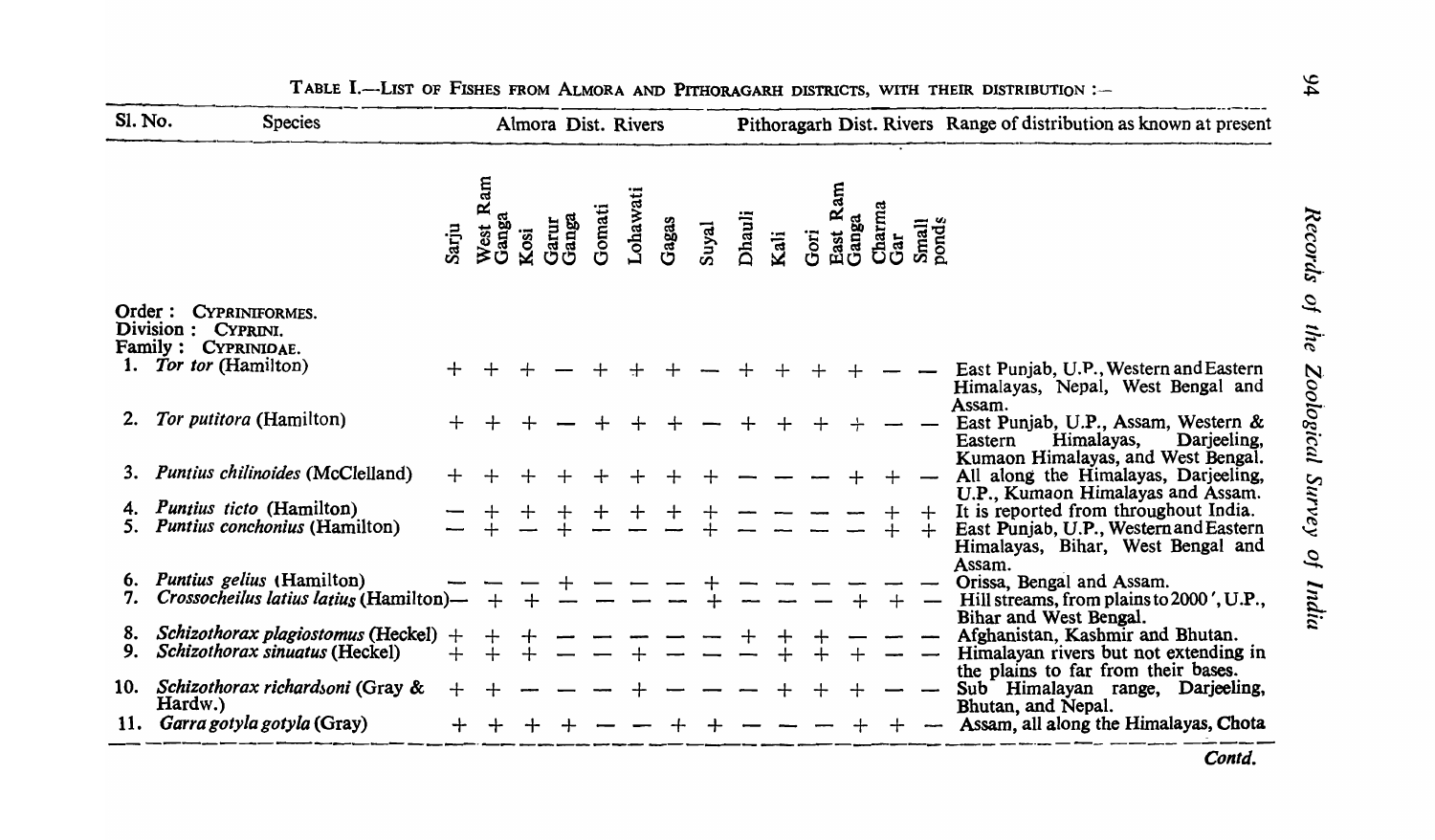| Sl. No.    | <b>Species</b>                                                                                                                                                            |       |                   |       | Almora Dist. Rivers |         |               |                   |                            |      |      |                   |                     |                   | Pithoragarh Dist. Rivers. Range of distribution as known at present                                                                                             |
|------------|---------------------------------------------------------------------------------------------------------------------------------------------------------------------------|-------|-------------------|-------|---------------------|---------|---------------|-------------------|----------------------------|------|------|-------------------|---------------------|-------------------|-----------------------------------------------------------------------------------------------------------------------------------------------------------------|
|            |                                                                                                                                                                           | Sarju | West Ram<br>Ganga | Kosi  | Garur<br>Ganga      | Gomati  |               | Lohawati<br>Gagas | Suyal<br>Dhauli            | Kali | Gori | East Ram<br>Ganga | Charama<br>Gar      | Samall<br>ponds   |                                                                                                                                                                 |
|            |                                                                                                                                                                           |       |                   |       |                     |         |               |                   |                            |      |      |                   |                     |                   | Nagpur plateau and the Vindhya-<br>Satpura mountains of the Peninsula.<br>Extends to Burma and West Punjab in<br>West Pakistan.                                 |
| 12.<br>13. | Garra lamta (Hamilton)<br>Labeo dero (Hamilton)                                                                                                                           |       |                   |       |                     |         |               |                   |                            |      |      |                   |                     |                   | Throughout India.<br>Assam, Darjeeling, Western and Eastern<br>Himalayas, East Punjab, U.P., and                                                                |
| 14.        | Labeo dyocheilus (McClelland)                                                                                                                                             |       |                   |       |                     |         |               |                   |                            |      |      |                   |                     |                   | Kumaon Himalayas.<br>All along the Himalayas, U.P., and                                                                                                         |
| 15.        | Barilius barna (Hamilton)                                                                                                                                                 |       |                   |       |                     |         |               |                   |                            |      |      |                   |                     |                   | Sind Hills.<br>Assam, Ganges, Bengal, U.P., and                                                                                                                 |
| 16.        | Barilius bendelisis (Hamilton)                                                                                                                                            |       |                   |       |                     |         |               |                   |                            |      |      |                   |                     |                   | Orissa.<br>Assam, Western and Eastern Himalayas,<br>West Bengal, Simla, Pun)ab, Bihar,                                                                          |
| 17.        | <i>Barilius vagra</i> (Hamilton)                                                                                                                                          |       |                   |       |                     |         |               |                   |                            |      |      |                   |                     |                   | U.P., Nilgiris and Palaghat.<br>Himalayas and Sub Himalayas range,<br>Sind Hills, Jumna and Ganges, Punjab,<br>and Assam.                                       |
| 20.<br>21. | Family: COBITIDAE.<br>18. Noemacheilus botia Hamilton<br>19. Noemacheilus multifasciatus Day<br><i>Noemacheilus beavani</i> Gúnther<br>Noemacheilus rupicola (McClelland) |       |                   | $+ +$ | $+ +$               | $+ + +$ | $\frac{-}{+}$ |                   | $- - - - -$<br>+ + - - - - |      |      |                   | $\mathrm{+}$<br>$+$ | $+$<br>$+$<br>$+$ | Assam and all along the Himalayas.<br>Assam and Darjeeling.<br>Madras, Mysore and Orissa.<br>All along the Himalayas, Tibet, at<br>16,000' above the Sea level. |
|            |                                                                                                                                                                           |       |                   |       |                     |         |               |                   |                            |      |      |                   |                     |                   | Contd.                                                                                                                                                          |

TABLE *I.-Con rd.* 

 $56$